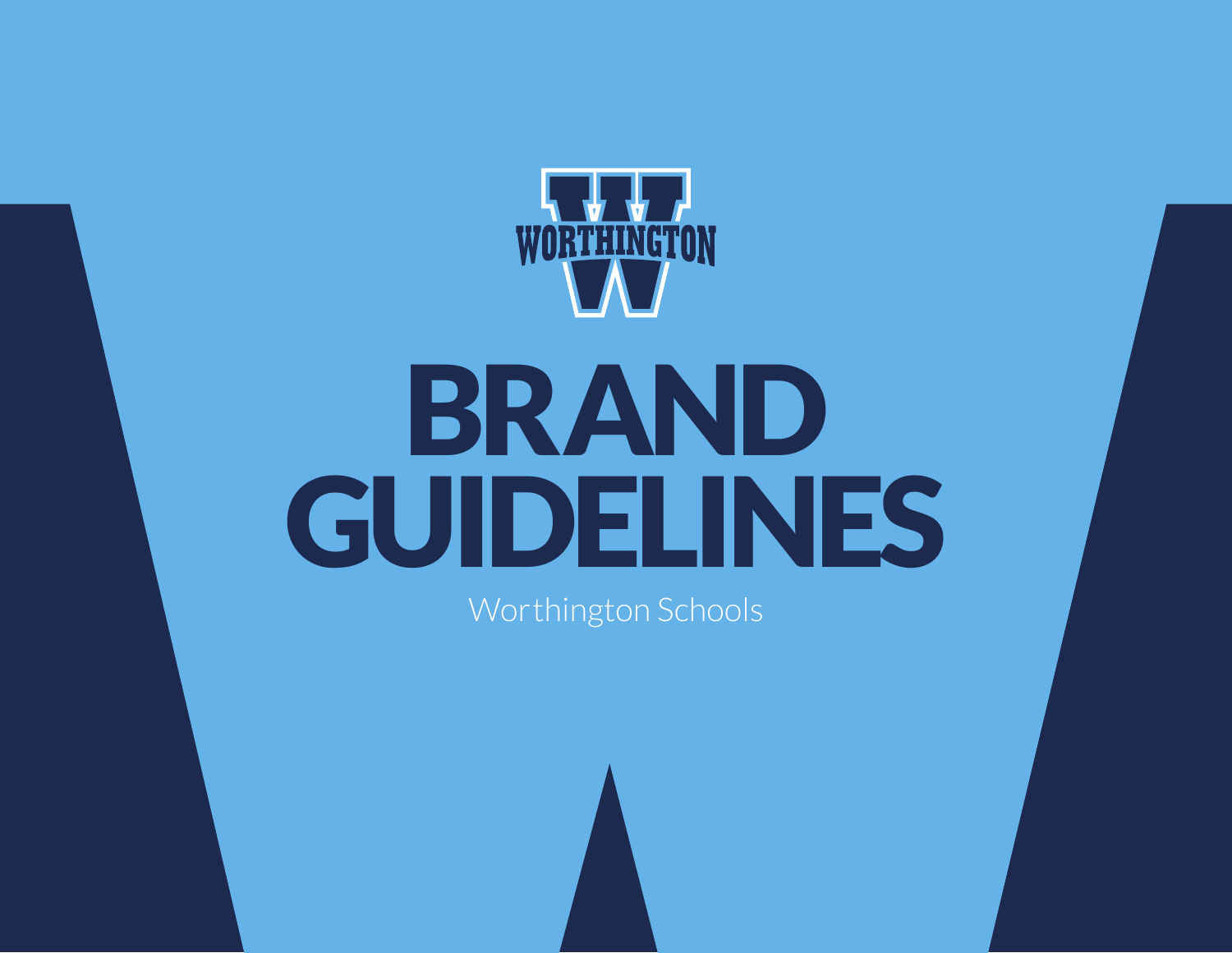

### PRIMARY REVERSED





## **MINIMUM SIZE**



## CLEAR SPACE

Minimum space around the logo should be equivalent to the height of the "W" in Worthington. This allows the logo to standout, and remain clutter free.

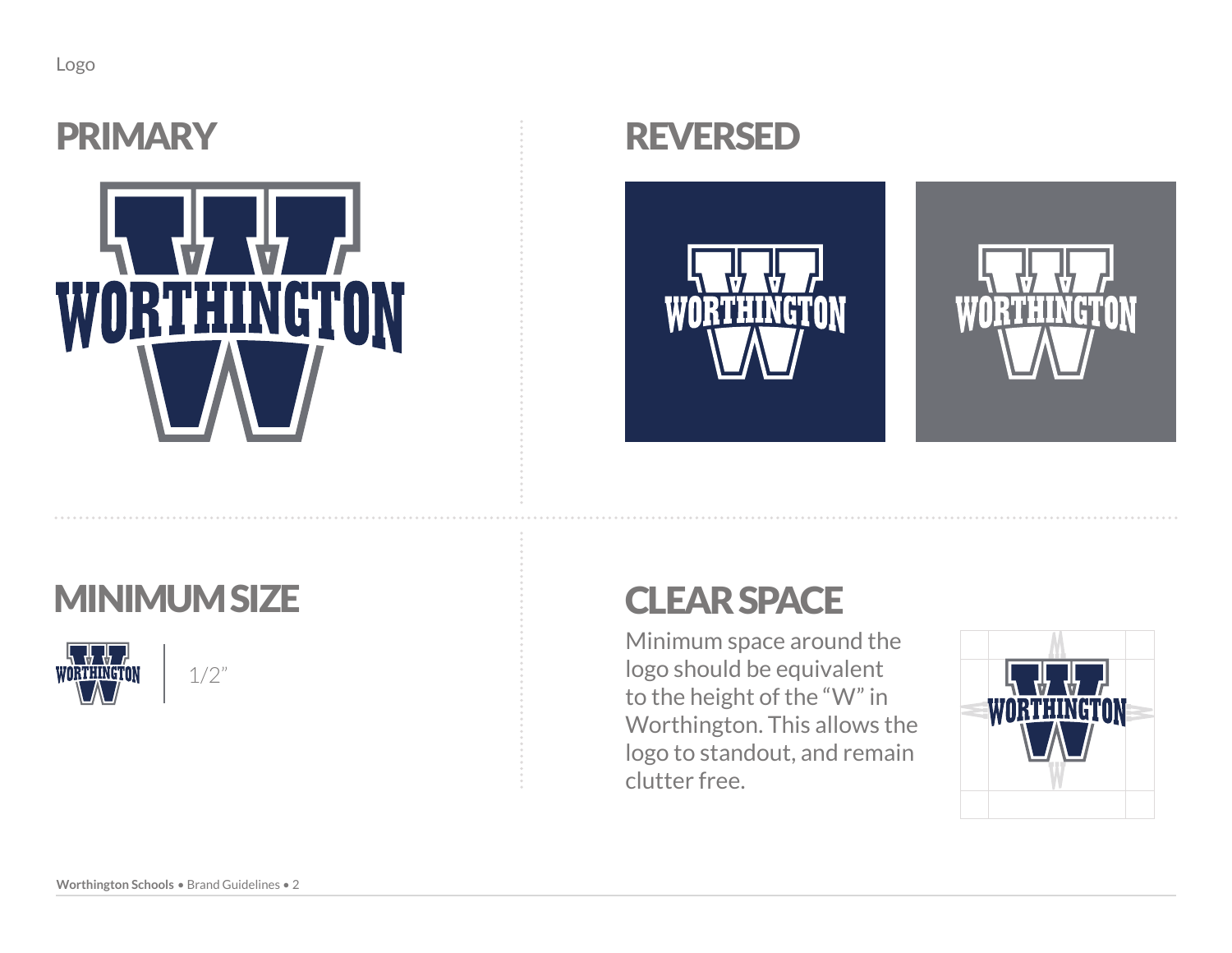## PRIMARY COLORS

#### MAIN BLUE

**Pantone 295 C C 100 M 89 Y 36 K 35**

#### **GREY**

**Pantone Cool Gray 9 C C 56 M 47 Y 44 K 11**

## SECONDARY COLORS

#### LIGHT BLUE **Pantone 292 C C 56 M 16 Y 0 K 0**

#### MEDIUM BLUE **Pantone 2945 C C 100 M 73 Y 20 K 6**

BRIGHT GREEN **Pantone 390 C C 35 M 12 Y 100 K 0**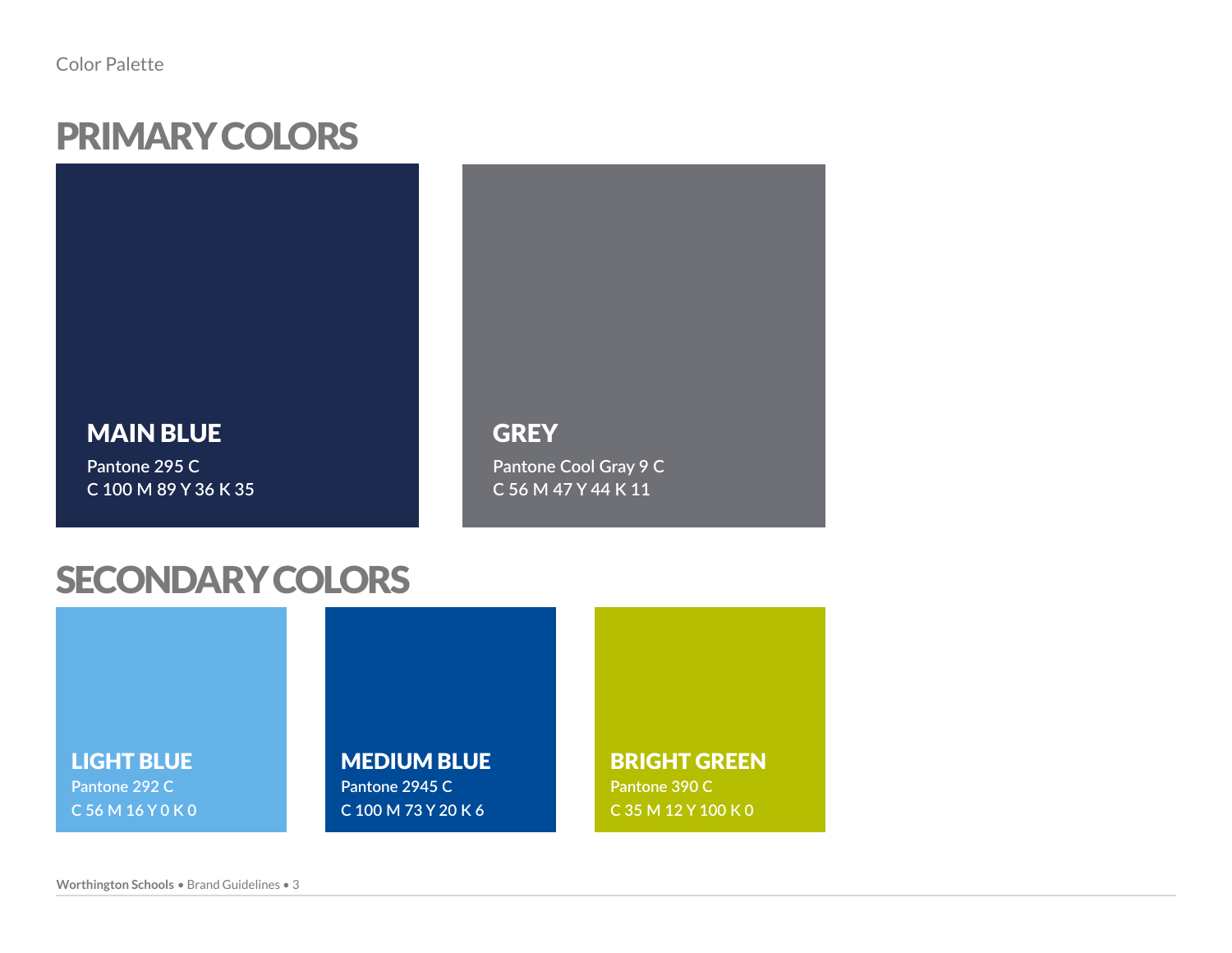# Headline font

## Lato Black ABCDEFGHIJKLMNOPQRSTUVWXYZ abcdefghijklmnopqrstuvwxyz 1234567890

## **Subheadline font**

**Lato Bold ABCDEFGHIJKLMNOPQRSTUVWXYZ abcdefghijklmnopqrstuvwxyz 1234567890**

## Body copy font

Lato Regular ABCDEFGHIJKLMNOPQRSTUVWXYZ abcdefghijklmnopqrstuvwxyz 1234567890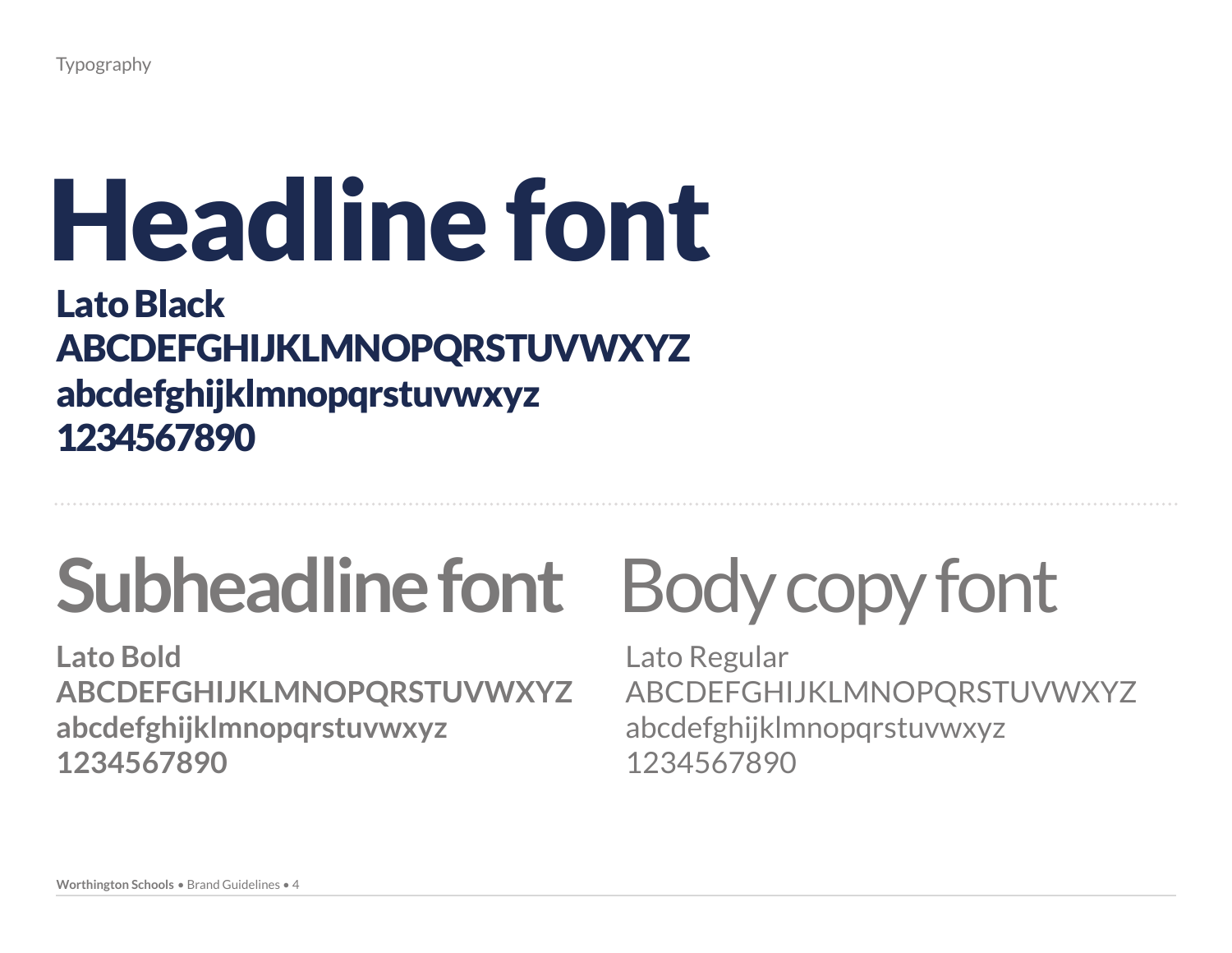### We brand all of the schools in our district with typography from this guide.



Thomas Worthington High School



Worthington Academy



Kilbourne Middle School



**Brookside** Elementary School



Granby Elementary School



Wilson Hill Elementary School



Worthington Park Elementary School



K ₩ ₩ / WORTHINGTON



**Worthingway** Middle School

Middle School

High School

**McCord** 



Colonial Hills Elementary School

Worthington Estates

Worthington Kilbourne

4 J J J **Liberty** WORTHINGTON Elementary School



Elementary School



Sutter Park Preschool

Linworth **WORTHINGTON** 



Phoenix Middle School



**Bluffsview** Elementary School



Evening Street Elementary School



Slate Hill Elementary School



Worthington Hills Elementary School



Perry Middle School